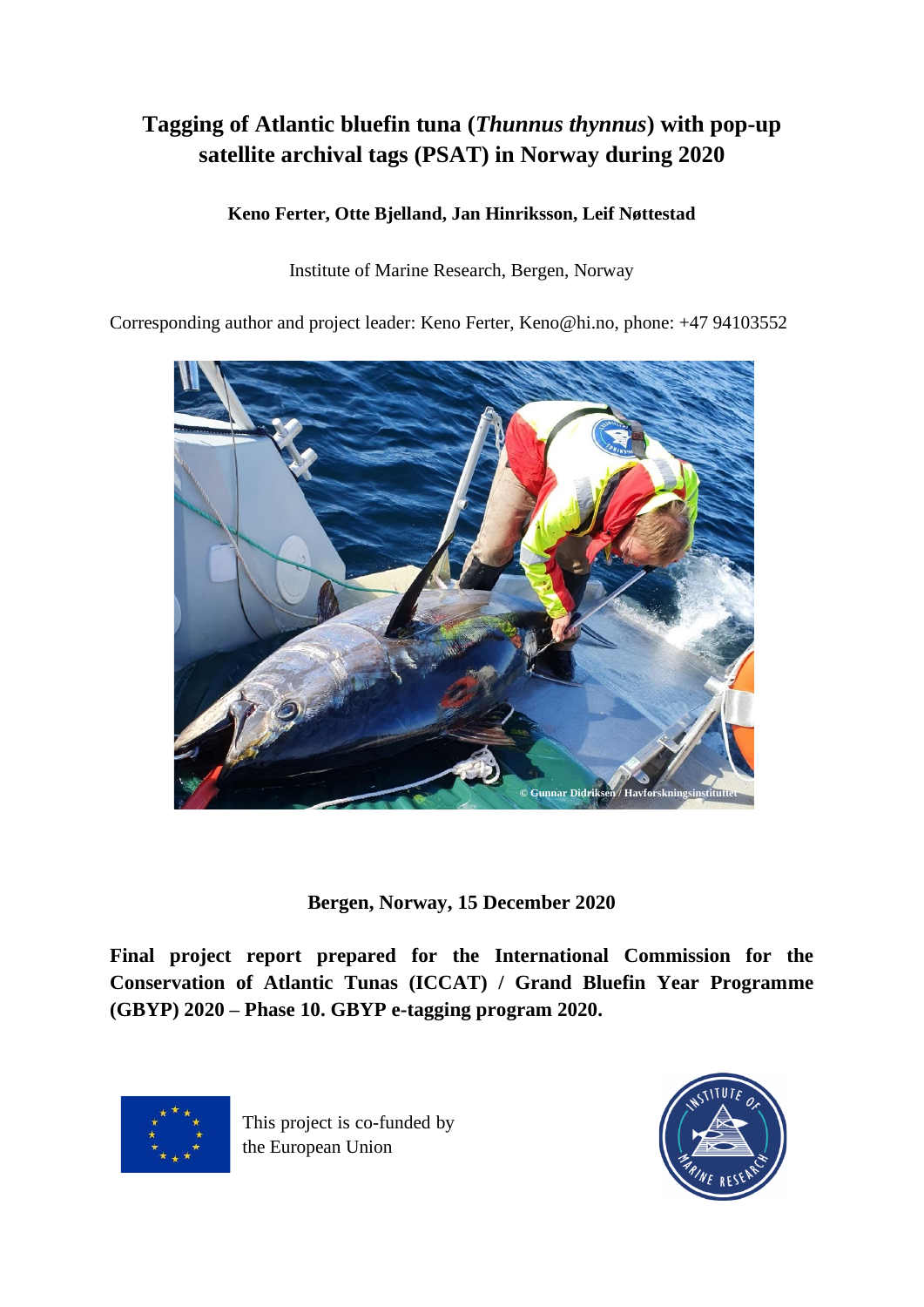## **Executive summary**

Atlantic bluefin tunas (BFT) have reoccurred in increasing numbers along the coast of Norway during the last years. To study the behavior, migration and general ecology of BFT returning to Norwegian waters, the Institute of Marine Research in Norway continued its tagging program of BFT along the coast of Norway in collaboration with the International Commission for the Conservation of Atlantic Tunas (ICCAT) between the  $31<sup>st</sup>$  of August and  $29<sup>th</sup>$  of September 2020. The major aims were to collect genetic samples of five BFTs and tag these with both popup satellite archival tags (PSATs) and conventional tags as far north as possible. Tagging was performed on-board a specially designed tagging vessel with an aluminum ramp to pull the fish on board. All but one BFT were caught from the tagging vessel using rod-and-line and spreader bars as lures. One individual was transferred from a collaborating recreational fishing boat to the tagging vessel. In total, five BFT individuals ranging from 244 cm to 266 cm (CFL) in length were tagged with PSATs and conventional tags, and genetic samples were collected. After more than two months after deployment, none of the tags has reported any signals. This indicates that all tagged fish survived, and that the tagging protocol, including on-board tagging and double anchoring of the PSATs with titanium darts, works well. The results of this project contribute to the understanding of the migration and ecology of this highly migratory species at the northernmost border of its natural distribution range in the northeast Atlantic Ocean.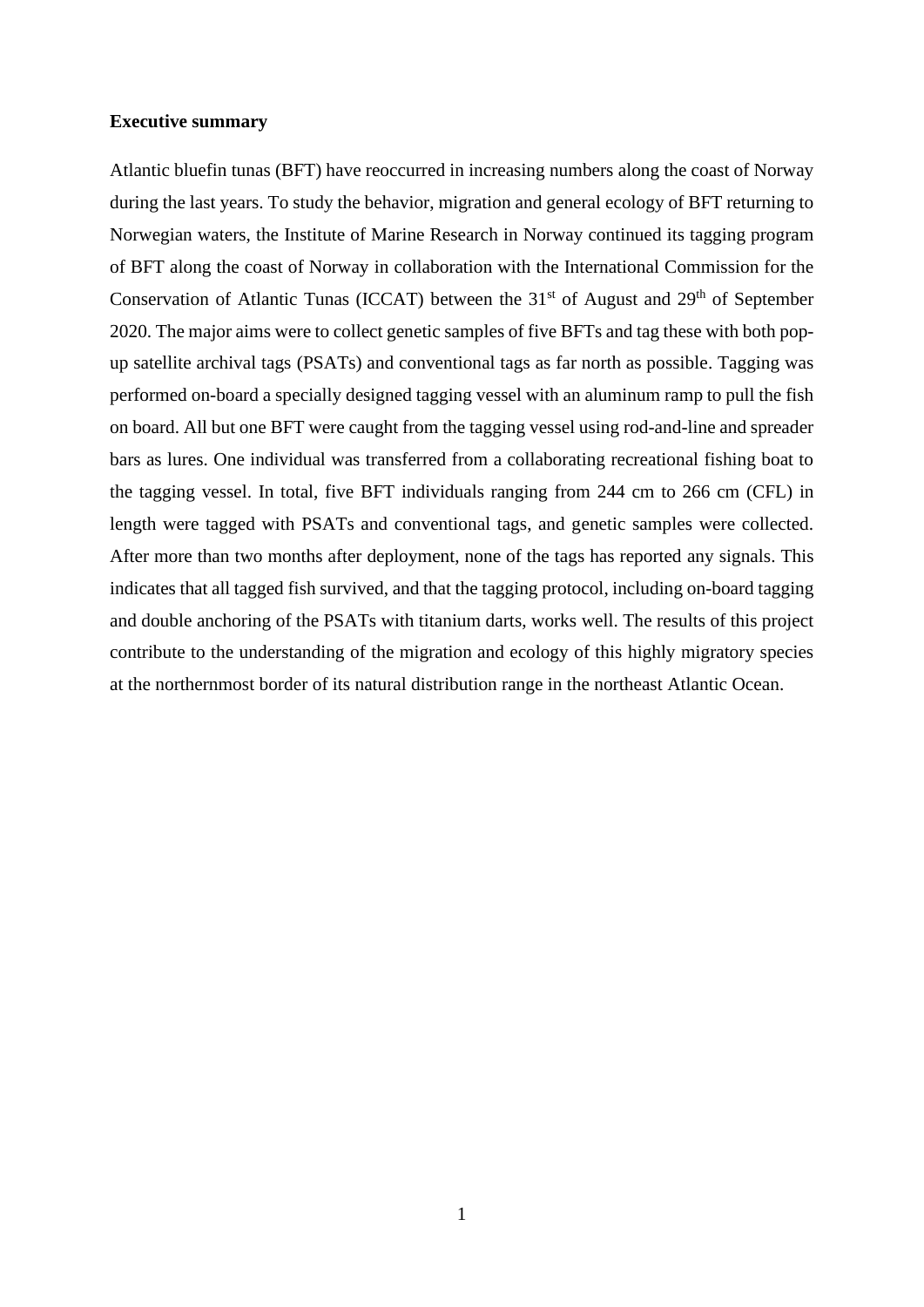# **1. Introduction**

Atlantic bluefin tunas (BFT) have returned to Norwegian waters in large numbers during the last decade (Nøttestad et al., 2020). To study the behavior, migration and ecology of BFT in Norwegian waters, the Institute of Marine Research (IMR) in Norway initiated a tagging program as part of the Grand Bluefin Year Programme (GBYP) 2018 – Phase 8 (Ferter et al., 2019) in 2018. During the last years, several electronic tagging studies of BFT have been initiated in the North-East Atlantic region (Horton et al., 2020), but little is known about the behavior of individuals foraging at the northernmost distribution limit of the species.

This year, the International Commission for the Conservation of Atlantic Tunas (ICCAT) provided 22 pop-up satellite tags (PSATs) to be deployed in the North Atlantic as part of ongoing CPCs national electronic tagging programs (ICCAT GBYP CIRCULAR # 0510/2020). Norway had already put aside a national quota of 5 tons for recreational harvest of BFT, and a quota of 1 ton for incidental mortality during recreational tag-and-release fishing in 2020. The aim of this study was to deploy five of these PSATs provided by ICCAT as part of the GBYP 2020 – Phase 10, taking advantage of synergies with the ongoing recreational fishery in Norway. Although both fishing and tagging were planned to be mainly performed from a research vessel owned by IMR, this study could greatly benefit from collaboration with recreational BFT fishers in terms of knowledge sharing and helping to catch BFT for electronic tagging.

To study the behavior of individuals feeding at the northernmost distribution limit of the species, the aim of this project was to collect genetic samples of five BFTs and tag these fish with PSATs and conventional tags during their feeding period as far north as possible in Norwegian waters.

## **2. Materials and Methods**

#### *Study area and period*

The field study was conducted north of 61°N between Florø and Ålesund in western Norway between the  $31<sup>st</sup>$  of August and  $29<sup>th</sup>$  of September 2020 (see figure 1). This area was chosen because of many observations of feeding BFT during the study period, and because most of both recreational and commercial catches were taken within this area during this year's season. Moreover, the aim of this study was to deploy the PSATs as far north as possible. Totally, 14 effective fishing days were conducted. Surface water temperatures ranged between 15<sup>°</sup>C and 16.5° C (measured with a conventional echosounder). All experimental procedures were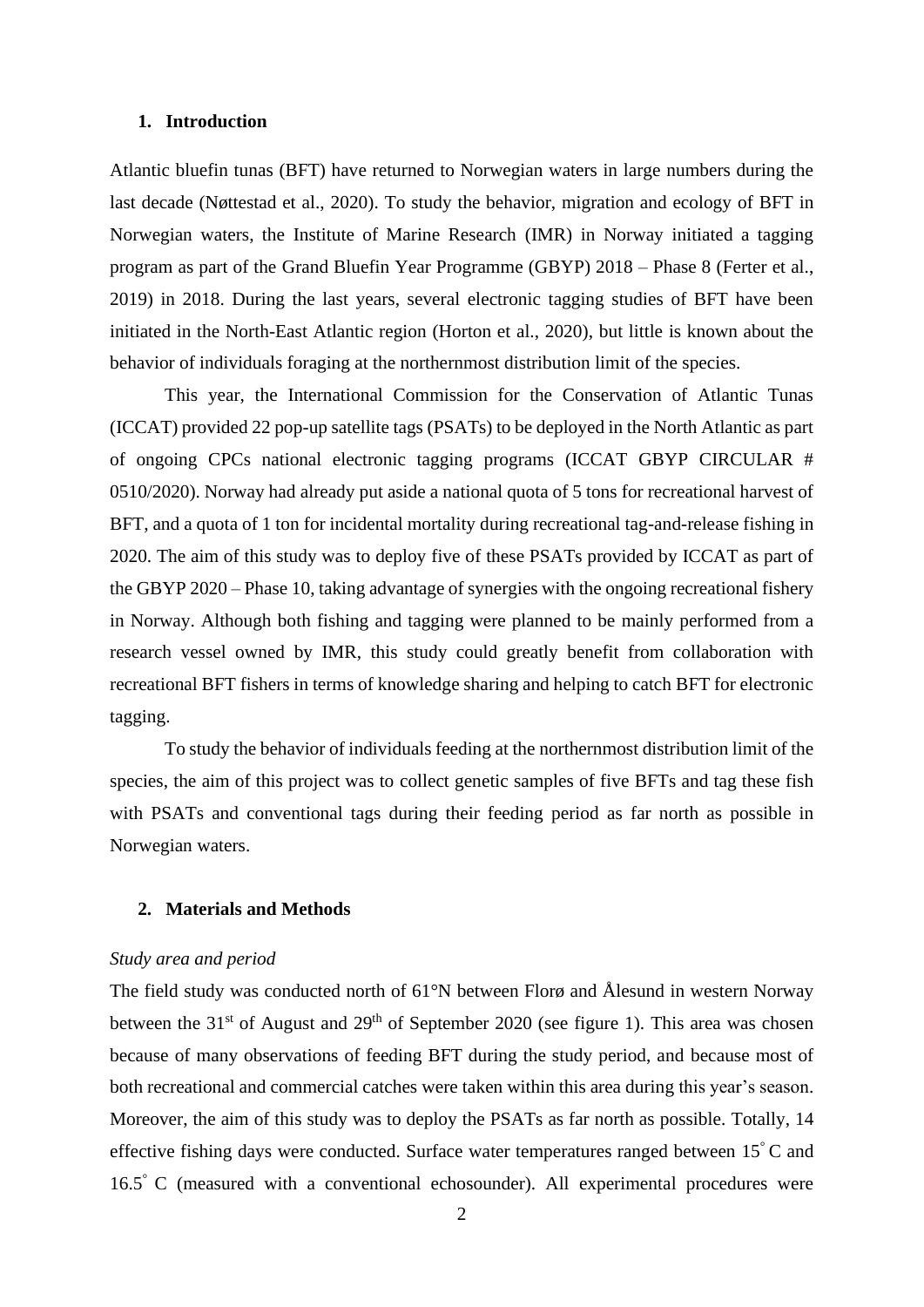approved by the Norwegian Food Safety Authority (FOTS ID 24394) and the Norwegian Directorate of Fisheries.



Figure 1: Map of the study area. The red triangles indicate the tagging and release locations of the five tagged BFTs in this study.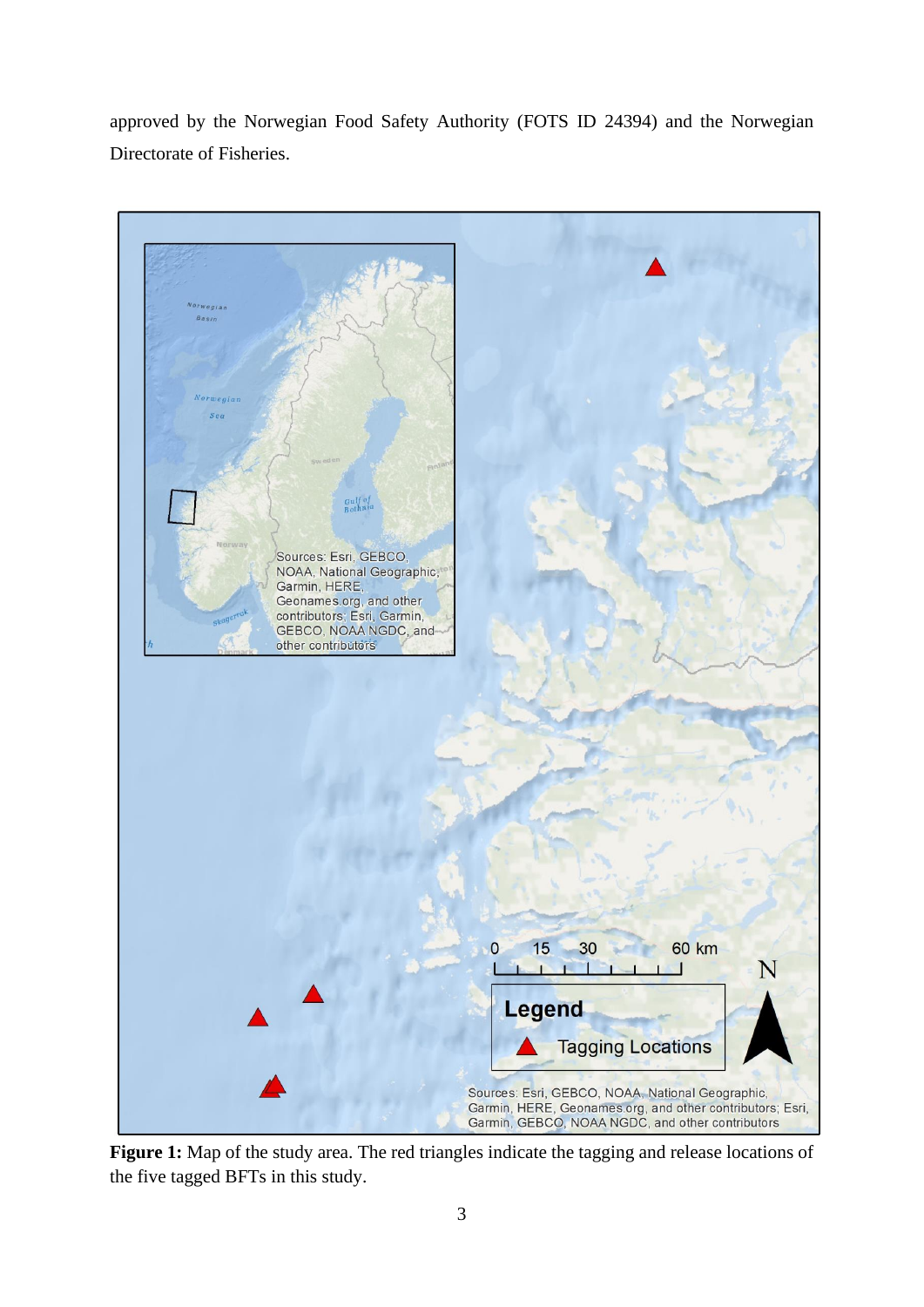#### *Fishing equipment and fishing methods*

All except one fish were caught from the research vessel using fishing rods in the 130 lbsunlimited range, and reels of size 80. All fish were fought stand-up using a fighting belt (Black Magic XL wide Equalizer gimbal and harness system). One fish (ID 3) was caught by a recreational fishing boat and fought from a rod holder mounted to the boat. Spreader bars were used as fishing method on all fishing days. To keep fighting time to a minimum, the boat was used to overtake the fish as fast as possible after the first initial run. This made it possible to pull up the head of the fish from straight above, hampering the swimming of the fish and cutting angling duration to a minimum (table 1).

# *Tagging protocol*

Once the BFT was close to the boat, a large, barbless hook with a rope was placed between the tip of the tongue and the lower jaw of the BFT (figure 2). The fish was then towed behind the boat (in 2 - 3 knots) for approximately five minutes, while an aluminum landing ramp was lowered into the water (figure 3). Once the landing ramp was in place, the fish was pulled into the boat and placed on a 6 cm think foam mattress which was covered with a smooth tarpaulin. The eyes of the fish (except for ID 1) were then covered with a towel to minimize stress, and a hose with high-volume but low-pressure continuous seawater supply was placed into the mouth of the fish to irrigate the gills. The fish were tagged with one PSAT (MiniPat-348, Wildlife Computers, 365 days deployment duration, constant pressure release after three days) fitted with two monofilament anchors (one of them fitted to the base of the PSAT and the other one as a loop) and titanium darts next to the second dorsal fin (figure 4). In addition, a conventional spaghetti tag was placed close to the second dorsal fin following the instructions in the ICCAT-GBYP tagging manual (Cort et al., 2010). During tagging, the curved fork length (CFL) of the fish was measured and a fin clip was taken for genetic analysis. The fin clip was stored in  $>$ 99.0 % ethanol at 4<sup>°</sup>C.

After tagging, the fish was released immediately back into the water without any further treatments. This was decided, as the first fish which was supposed to be tagged and released in this study encountered the boat propeller, as it swam forward during towing after tagging. Since all fish were in very good condition after tagging, further restitution after tagging was judged not necessary and therefore removed from the tagging protocol.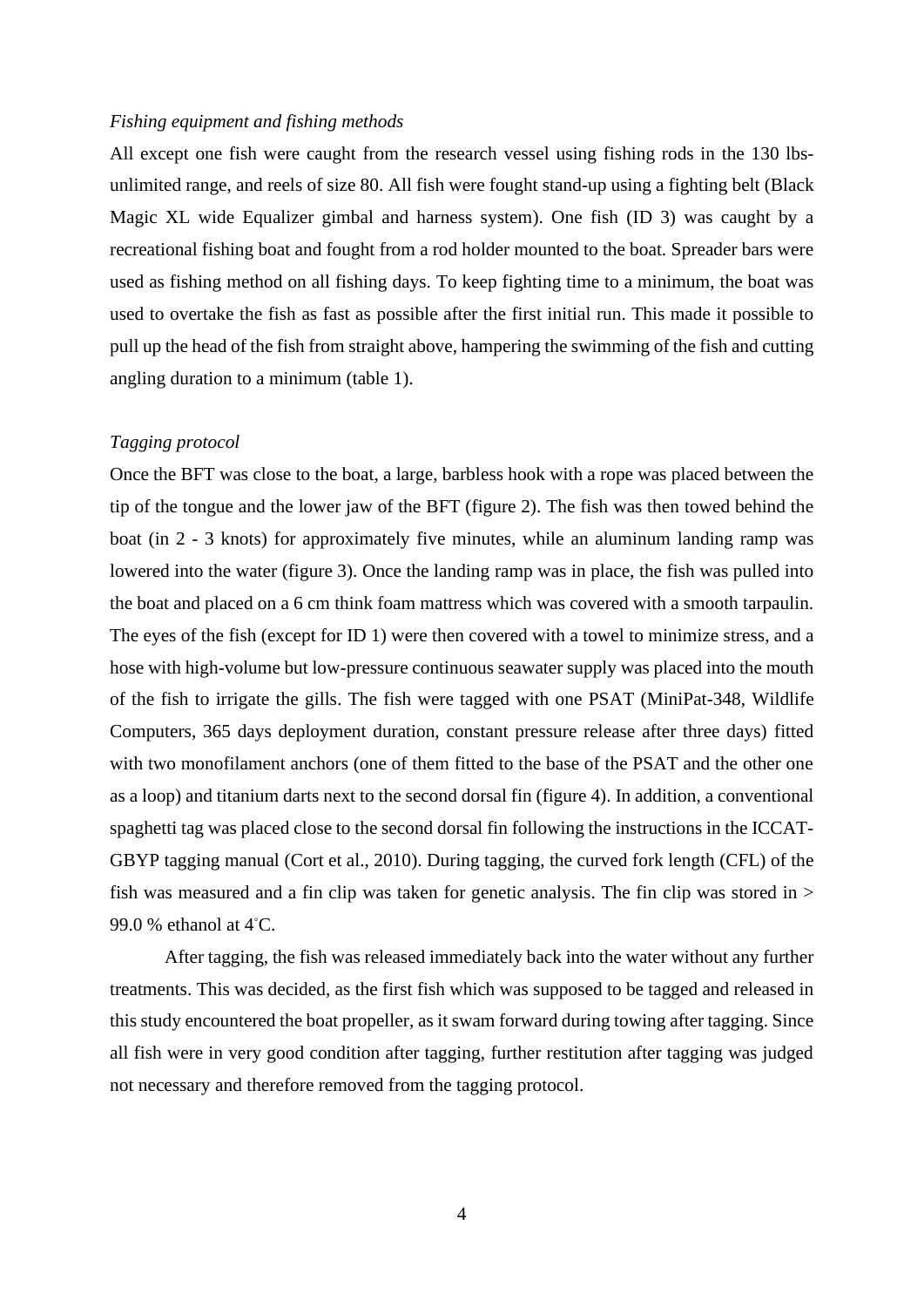

**Figure 2:** Hook placement between the lower jaw and the tip of the tongue to secure the fish on a rope.



**Figure 3:** The research vessel "Emmy Egidius" which was used in this study to catch and tag the BFTs. The red circle indicates the movable aluminum landing ramp which was used to pull the BFT on board for tagging. During fishing, the ramp was lifted on board, and it was lowered into the water during tagging.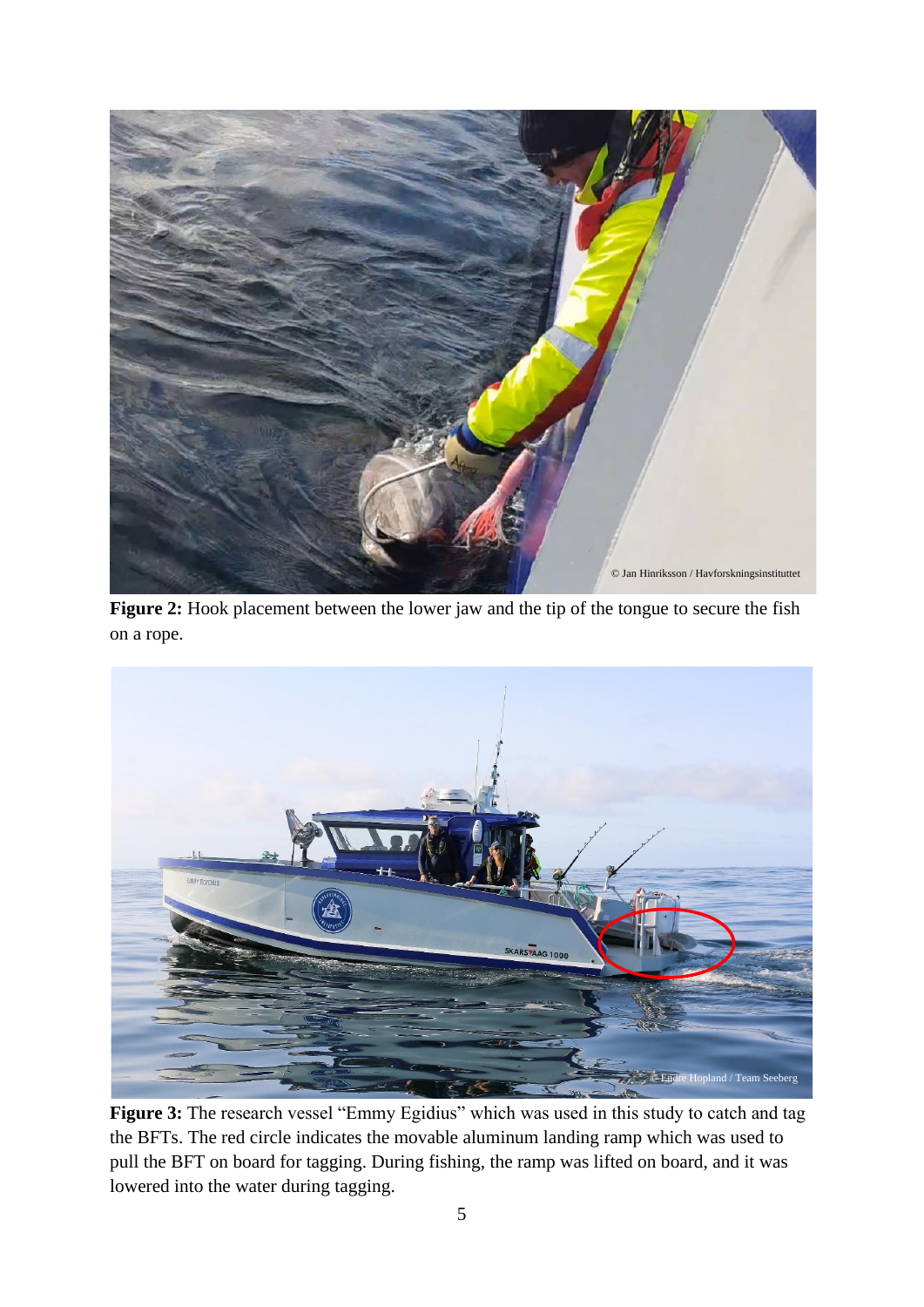

**Figure 4:** All BFTs in this study were tagged on-board with one PSAT and a conventional spaghetti tag close to the second dorsal fin.

# **3. Results**

During the 14 fishing days, five BFTs were tagged with both PSATs and conventional spaghetti tags (table 1). All fish were tagged north of 61°N (figure 1). The size of the fish ranged from 244 cm to 266 cm (CFL). Four fish were caught from the research vessel and one fish (ID 3) was transferred from a recreational fishing boat to the research vessel. Except for one fish, the fighting time was 60 minutes or less.

| <b>Table 1:</b> Overview of the five BFTs tagged along the coast of Norway in 2020. |  |  |
|-------------------------------------------------------------------------------------|--|--|
|-------------------------------------------------------------------------------------|--|--|

| Date     | ID | Boat              | Release time | <b>Release position</b> | $CFL$ $[cm]$ | Angling duration [min] | <b>PSAT ID</b> | <b>Conventional</b> |
|----------|----|-------------------|--------------|-------------------------|--------------|------------------------|----------------|---------------------|
| 31.08.20 |    | Tagging boat      | 14:35        | N62°30.7 E5°27.5        | 252          | 100                    | 20P1207        | BYP031126           |
| 19.09.20 |    | Tagging boat      | 18:00        | N61°29.5 F4°18.4        | 244          |                        | 20P1161        | BYP031127           |
| 28.09.20 |    | Recreational boat | 09:00        | N61°31.5 F4°28.0        | 250          | 60                     | 20P1200        | BYP031135           |
| 29.09.20 | 4  | Tagging boat      | 13:45        | N61°23.6 F4°20.4        | 266          | 25                     | 20P1160        | BYP031131           |
| 29.09.20 |    | Tagging boat      | 15:20        | N61°23.6 E4°20.4        | 250          | 20                     | 20P1191        | BYP031138           |

None of the fish had any substantial physical damage, but one fish (ID 3) had some light bleeding from the tongue after the landing hook had been removed, and one fish (ID 5) showed some light bleeding from the gills before landing. The bleeding of the second fish stopped while the fish was towed behind the boat prior to tagging. All tagged fish swam away actively after release, and after more than two months at liberty, none of the tags has reported.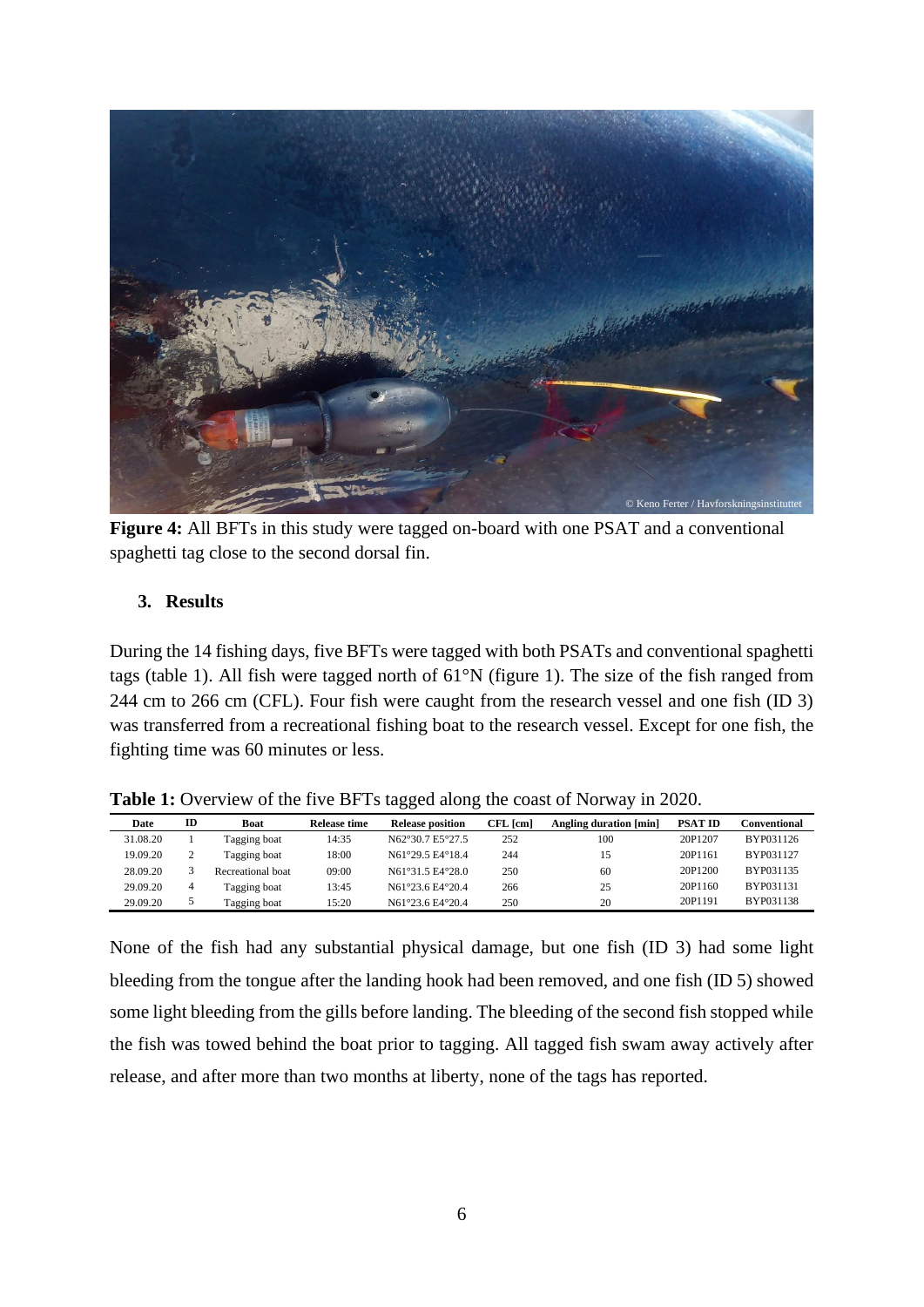### **4. Discussion and concluding remarks**

The results of this study will improve our knowledge of the long-distance migration, behavior and general ecology of BFT at the northernmost border of its distribution range (Nøttestad et al., 2017). This is the first time that BFTs have been tagged with PSATs north of  $61^{\circ}$ N, which will fill important knowledge gaps (Horton et al., 2020; Nøttestad et al., 2020). Moreover, the improved tagging protocol, i.e. on-board tagging with double anchoring, has proven to be effective. All five tagged fish survived post-release, and there has not been any tag loss after two months at liberty. High survival of rod-and-line caught fish has been demonstrated in earlier studies (Stokesbury et al., 2011), but correct handling both during capture and on-board handling is essential to secure high survival.

As in previous years, rod-and-reel angling has been shown to be a suitable method for capturing BFT for tagging purposes in Norwegian waters. In fact, angling durations, which can be a serious stressor during capture (Hoolihan et al., 2011), were as short as 15 minutes in this study. To achieve these short angling durations, both strong equipment, experienced anglers, and maybe most important, active use of the boat during the fight were essential. A key to achieve short capture durations is to overtake the fish as fast as possible after the first run, which enables the angler to exert force from above rather than from the side of the fish. This makes it possible to lift the head of the fish upwards, forcing the fish to swim towards the surface. Keeping capture and handling stress to a minimum is necessary, both to reduce the potential for post-release mortality (Cooke and Suski, 2005) and to minimize impacts on post-release behavior (Hoolihan et al., 2011). The angling duration of the first fish was 100 minutes. This was because two fish were hooked at the same time. The first fish was landed after less than one hour, but as mentioned earlier, it got injured by the boat propeller during restitution after tagging, because the fish swam forward into the propeller. After euthanasia of that fish, the second fish was landed successfully and released in pristine condition.

While on-board tagging may pose some increased risk to harm the fish compared to tagging next to the boat, it has been proven to be an effective method if done correctly. Once the BFTs were pulled on-board, they were very calm, making exact placement of the tags possible. Two fish showed some stronger movements while on board, which was probably the result of the water hose being inserted too far into the mouth, triggering a gulping reflex (Davis, 2010). Restitution after tagging was removed from this year's tagging protocol due to the increased risk of injury during restitution, and as all fish swam away actively. However, if a fish is very exhausted or the tagging takes longer than expected, restitution after tagging may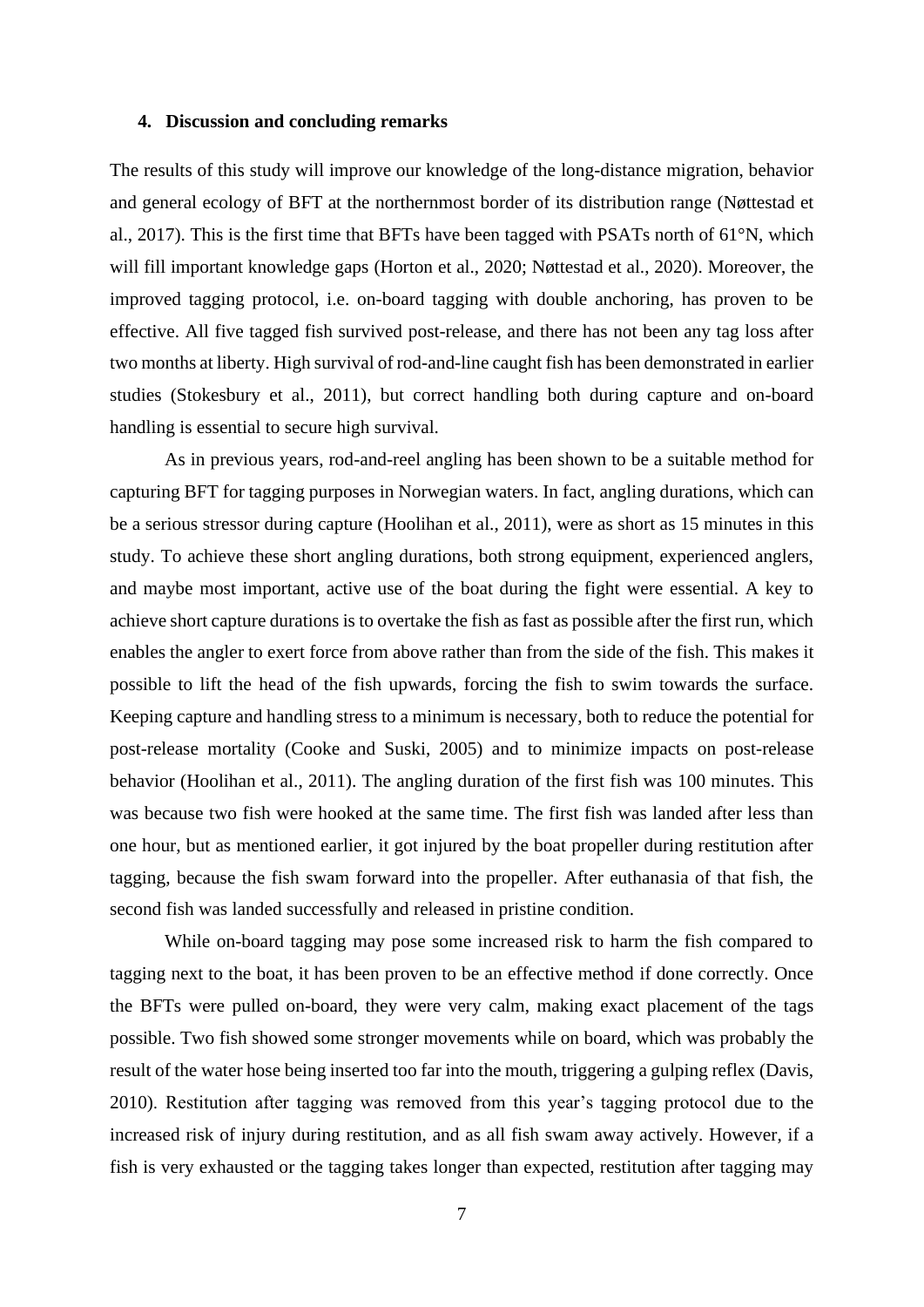be necessary. In that case, a release hook may be used so that the fish does not have to be retrieved all the way to the boat after restitution.

All in all, the experiences and knowledge gained from this year's study have laid the foundation for future electronic tagging studies in Norwegian waters. Further tagging efforts are required to fully understand the migration and behavior of BFT at its northern distribution limit. Tagging activities in Norwegian waters for 2021 have already been funded, and the aim is to tag a larger number of individuals next year.

#### **5. Acknowledgements**

This work has been carried out under the ICCAT Atlantic-Wide Research Programme for Bluefin Tuna (GBYP), which is funded by the European Union, several ICCAT CPCs, the ICCAT Secretariat, and other entities (see https://www.iccat.int/gbyp/en/overview.asp). The content of this paper does not necessarily reflect ICCAT's point of view or that of any of the other sponsors, who carry no responsibility. In addition, it does not indicate the Commission's future policy in this area. Further funding for this project was provided by the Institute of Marine Research in Norway through the Norwegian Sea program (Project 15615 – "ICCAT - Makrellstørje"). Both the PSATs and the conventional tags, in addition to other tagging equipment, were provided by ICCAT-GBYP. The tagging pole to set the conventional spaghetti tags was provided by Anthony Mendillo Jr. The authors are grateful to all the voluntary anglers that supported the project by reporting sightings of BFT, developing fishing methods, and helping to catch BFTs for this project. A special thanks to "Team Ferd Actin" for providing one of the fish for electronic tagging. During the planning phase and implementation of this project, a lot of valuable practical input was provided by Morten Ruud, Andreas Sundelöf, Tom Horton, Sean Tracey and Iñigo Onandia. Moreover, the authors would like to thank Øyvind Fjeldseth from the Norwegian Association of Hunters and Anglers (NJFF) for his great support in this project. Last, but not least, the authors are thankful to the staff of the Institute of Marine Research, who provided invaluable help and advice in this project. A special thanks to Erlend Astad Lorentzen and Stine Hommedal for their support in public communication, Gunnar Didriksen for professionally driving the tagging boat, Manu Sistiaga and Jostein Saltskår for providing sightings of BFT, and Jon Helge Vølstad for his general support during the project period.